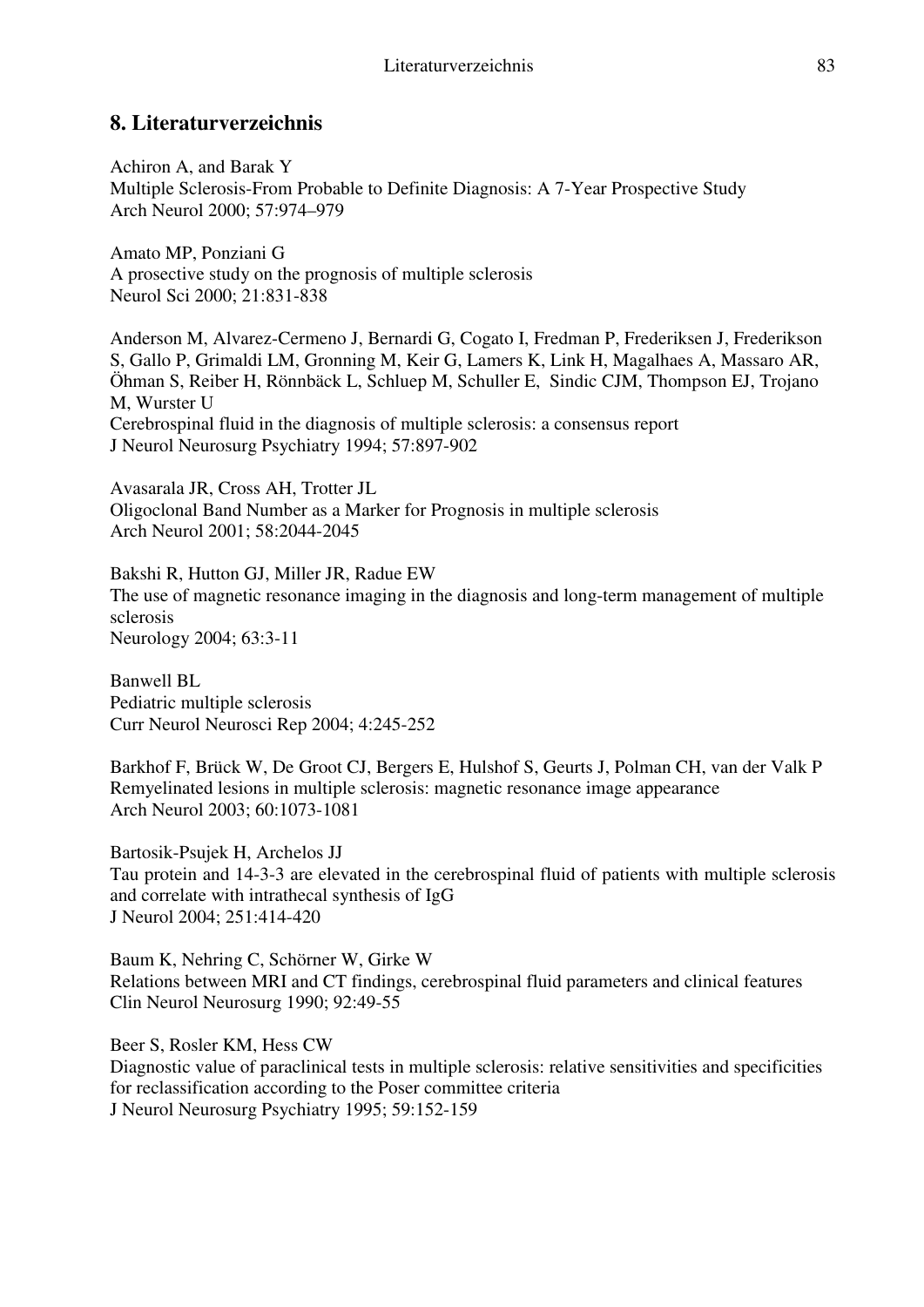Bergamaschi R, Tonietti S, Franciotta E, Candeloro E, Tavazzi E, Piccolo G, Romani A, Cosi V Oligoclonal bands in Devic's Neuromyelitis optica and multiple sclerosis: differences in repeated cerebrospinal fluid examination Multiple Sclerosis 2004; 10:2-4

Berger T, Rubner P, Schautzer F, Egg R, Ulmer H, Mayringer I, Dilitz E, Deisenhammer F, Reindl M Antimyelin antibodies as a predictor of clinically definite multiple sclerosis after a first demyelinating event N Engl J Med 2003; 349:139-145

Bertolotto A, Malucchi S, Sala A, Orefice G, Carrieri P B, Capobianco M, Milano E, Melis F, Giordana MT Differential effects of three interferon betas on neutralising antibodies in patients with multiple sclerosis: a follow up study in an independent laboratory J Neurol Neurosurg Psychiatry 2002; 73:148–153

Bourahoui A, de Seze J, Guttierez R, Onraed B, Hennache B, Ferriby D, Stojkovic T, Vermersch P CSF isoelectrofocusing in a large cohort of MS and other neurological diseases European Journal of Neurology 2004; 11:525–529

Boutin B, Esquivel E, Mayer M, Chaumet S, Ponsot G, Arthuis M Multiple sclerosis in children: report of clinical and paraclinical features of 19 cases Neuropediatrics 1988; 19:118-123

Brass SD, Sridar Narayanan, Antel JP, Lapierre Y, Collins L, Arnold LD Axonal Damage in Multiple Sclerosis Patients with High versus Low Expanded Disability Status Scale Score Can J Neurol Sci 2004; 31:225-228

Brück W, Stadelmann C Inflammation and degeneration in multiple sclerosis Neurol Sci 2003; 24:265-267

Caroscio JT, Kochwa S, Sacks H, Makuku S, Cohen JA, Yahr MD Quantitative cerebrospinal fluid IgG measurements as a marker of disease activity in multiple sclerosis Arch Neurol 1986; 43:1129-1131

Cepok S, Zhou D, Srivastava R, Nessler S, Stei S, Büssow K, Sommer N, Hemmer B Identification of Epstein-Barr virus proteins as putative targets of the immune response in multiple sclerosis J Clin Invest 2005; 115:1352–1360

Cohen BA, Mikol DD Mitoxantrone treatment of multiple sclerosis:Safety considerations Neurology 2004; 63:28-32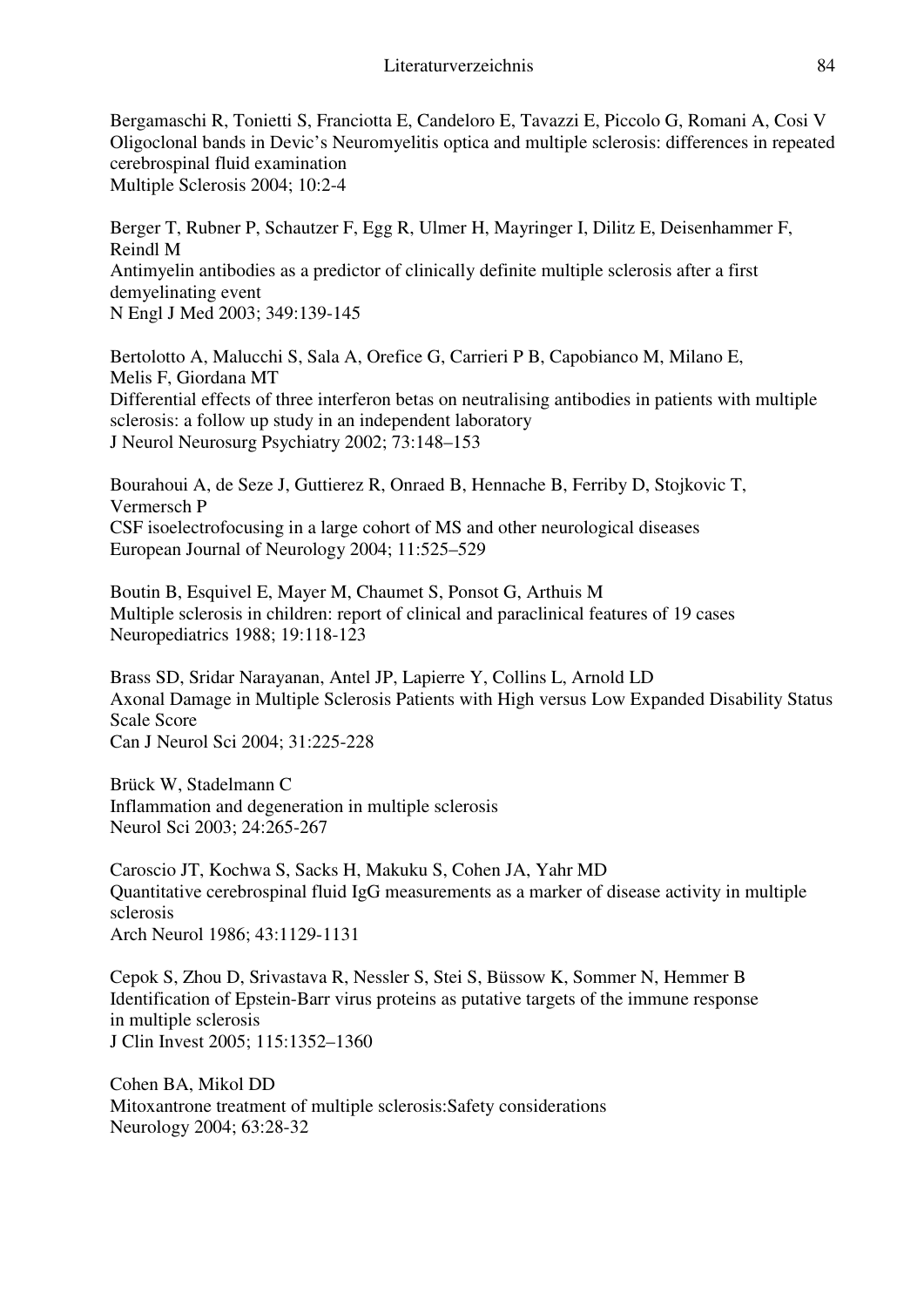Cole SR, Beck RW, Moke PS, Kaufman DI, Tourtellotte WW The predictive value of CSF oligoclonal banding for MS 5 years after optic neuritis. Optic Neuritis Study Group Neurology 1998; 51: 885 – 887

Comi G, Filippi M, Barkhof F, Durelli L, Edan G, Fernández O, Hartung HP, Seeldrayers P, Soelberg Sørensen P, Rovaris M, Martinelli V, Hommes OR, and the Early Treatment of Multiple Sclerosis Study Group Effect of early interferon treatment on conversion to definite multiple sclerosis: a randomized study Lancet 2001; 357:1576–1582

Comi G From inflammation to degeneration: the lessons of clinical trials Neurol Sci 2003; 24:295–297

Confavreux C, Claudie C, Touraine F, Ventre JJ, Aimard G, Devic M Plasma cells in cerebrospinal fluid and multiple sclerosis: diagnostic yield and clinicobiological correlations Acta Neurol Scand 1986; 74:432-438

Confavreux C, Saddier P, Grimaud J, Moreau T, Adeleine P, Aimard G Risk of cancer from azathioprine therapy in multiple sclerosis: a case-control study Neurology 1996; 46:1607-1612

Confavreux C, Vukusic S Natural history of multiple sclerosis: implications for counselling and therapy Curr Opin Neurol 2002; 15:257-266

Confavreux C, Vukusic S, Adeleine P Early clinical predictors and progression of irreversible disability in multiple sclerosis: an amnesic process Brain 2003; 126:770-782

O'Connor KC, Bar-Or A, Hafler DA The neuroimmunology of multiple sclerosis: possible roles of T and B lymphocytes in immunopathogenesis J Clin Immunol 2001; 21:81-92

O'Connor P The effects of intramuscular interferon beta-1a in patients at high risk for development of multiple sclerosis: a post hoc analysis of data from CHAMPS Clin Ther 2003; 25:2865-2874

Correale J, de los Milagros Bassani Molinas M Oligoclonal bands and antibody response in multiple sclerosis J Neurol 2002; 249:375-389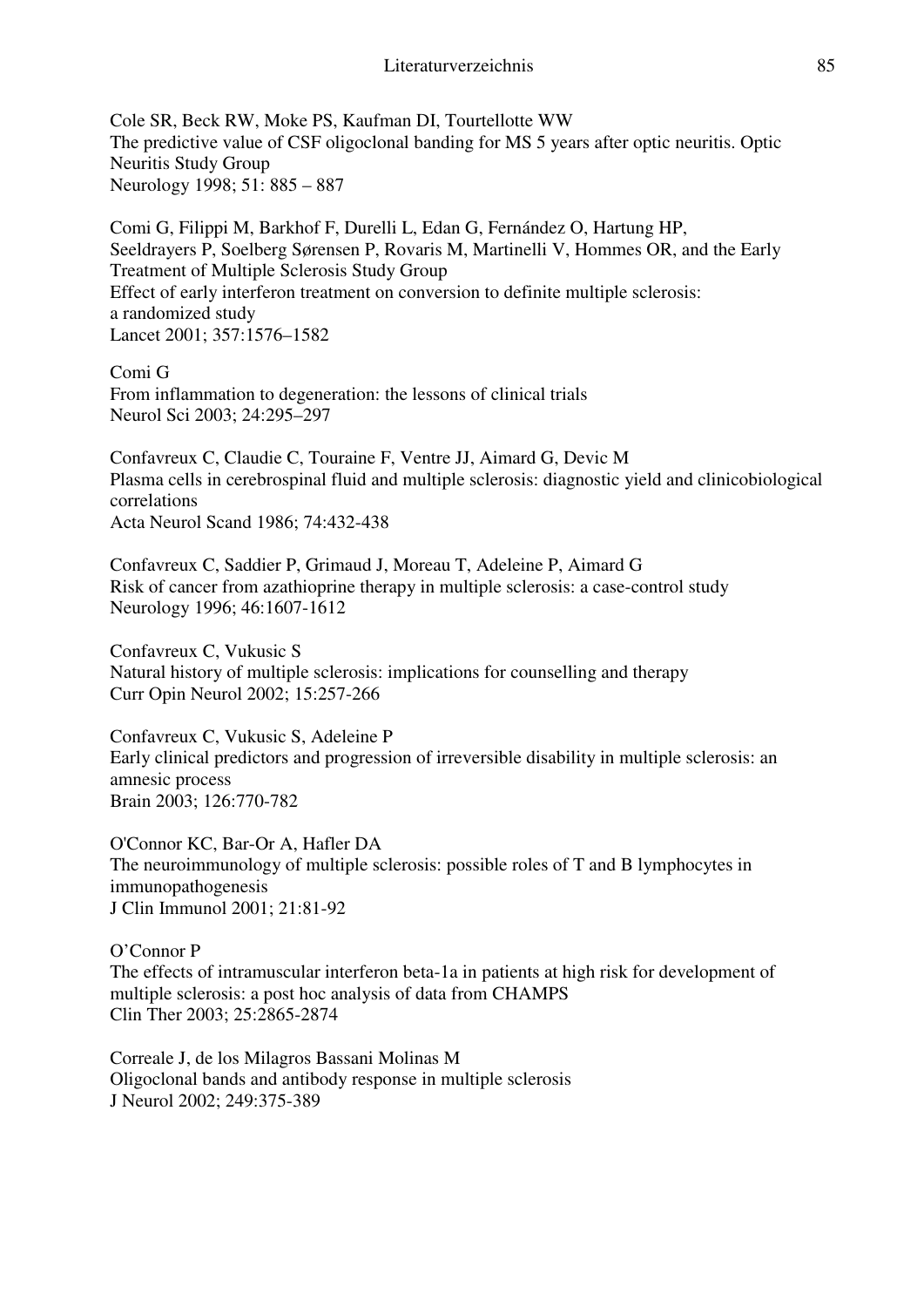Cross AH, Trotter JL, Lyons JA B cells and antibodies in CNS demyelinating disease J Neuroimmunol 2001; 112:1–14

Dalton CM, Brex PA, Miszkiel KA, Hickman SJ, MacManus DG, Plant GT, Thompson AJ, Miller DH Application of the new McDonald criteria to patients with clinically isolated syndromes suggestive of multiple sclerosis Ann Neurol 2002; 52:47-53

Davies G, Keir G, Thompson EJ The significance of an intrathecal monoclonal immunoglobulin band: a follow-up study Neurology 2003; 60:1163-1166

Derfuss T, Gurkov R, Bergh FT, Goebels N, Hartmann M, Barz C, Wilske B, Autenrieth I, Wick M, Hohlfeld R, Meinl E Intrathecal antibody production against Chlamydia pneumoniae in multiple sclerosis is part of a polyspecific immune response Brain 2001; 124:1325–1335

De Stefano N, Matthews PM, Antel JP, Preul M, Francis G, Arnold DL Chemical pathology of acute demyelinating lesions and its correlation with disability Ann Neurol 1995; 38:901-909

Dong-Si T, Weber J, Liu YB, Buhmann C, Bauer H, Bendl C, Schnitzler P, Grond-Ginsbach C, Grau AJ Increased prevalence of and gene transcription by Chlamydia pneumoniae in cerebrospinal fluid of patients with relapsing-remitting multiple sclerosis J Neurol 2004; 251:542-547

Dyment DA, Ebers GC, Sadovnick AD Genetics of multiple sclerosis The Lancet Neurology 2004; 3:104-110

Fainardi E, Castellazzi M, Casetta I, Cultrera R, Vaghi L, Granieri E, Contini C Intrathecal production of Chlamydia pneumoniae-specific high-affinity antibodies is significantly associated to a subset of multiple sclerosis patients with progressive forms J Neurol Sci 2004; 217:181-188

Fangerau T, Schimrigk S, Haupts M, Kaeder M, Ahle G, Brune N, Klinkenberg K, Kotterba S, Mohring M, Sindern E; Multiple Sclerosis Study Group Diagnosis of multiple sclerosis: comparison of the Poser criteria and the new McDonald criteria. Acta Neurol Scand 2004; 109:385-389

Farrell MA, Kaufmann JC, Gilbert JJ, Noseworthy JH, Armstrong HA, Ebers GC Oligoclonal bands in multiple sclerosis: clinical- pathologic correlation Neurology 1985; 35:212-218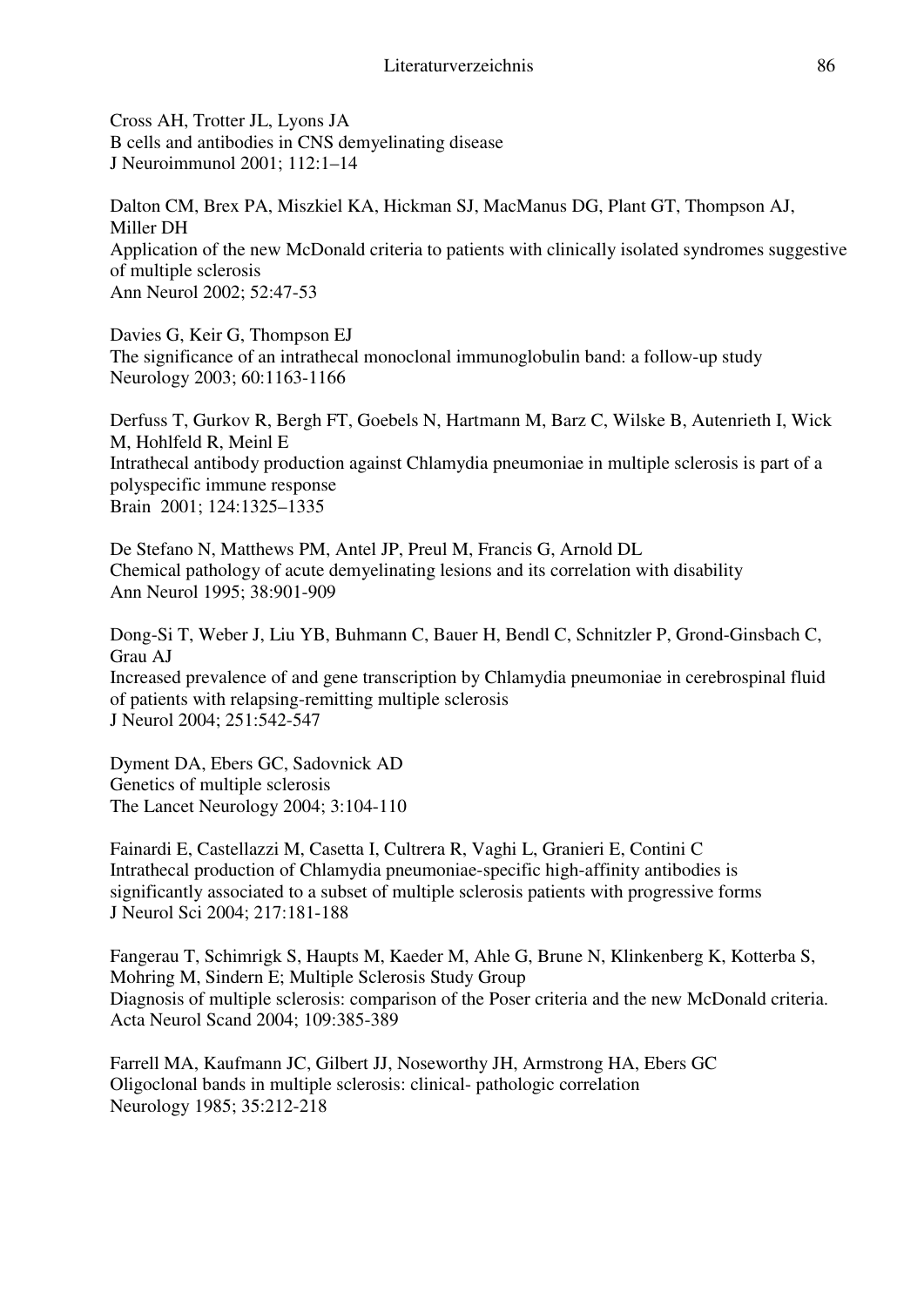Fazekas F, Deisenhammer F, Strasser-Fuchs S, Nahler G, Mamoli B Randomised placebo-controlled trial of monthly intravenous immunoglobulin in relapsingremitting multiple sclerosis Lancet 1997; 349:589-593

Filipini G, Comi GC, Cosi V, Beviacqua L, Ferrarini M, Martinelli V, Bergamaschi R, Filippi M, Citterio A, D'Incerti L, Campi A, Sberna M, Riti F, Avanzini G, Colombo N, Zappoli F, Scotti G, Savoiardo M Sensitivities and predictive values of paraclinical tests for diagnosing multiple sclerosis J Neurol 1994; 241:132-137

Filippi M, Miller DH Magnetic resonance imaging in the differential diagnosis and monitoring of the treatment of multiple sclerosis Curr Op Neurol 1996; 9:178-184

Filippi M, Rocca MA, Comi G The use of quantitative magnetic-resonancebased techniques to monitor the evolution of multiple sclerosis Lancet Neurology 2003; 2:337–346

Franciotta D, Piccolo G, Guccia M, Bergamanschi R, Zardini E, Melzi d'Eril GV, Dondi E, Cosi V Lack of both spinal fluid oligoclonal bands and complement 4A protein in an MS patient Acta Neurol Scand 1994; 89:72-74

Fukazawa T, Kikuchi S, Sasaki H, Hamada K, Hamada T, Miyasaka K, Tashiro K The significance of oligoclonal bands in multiple sclerosis in Japan: Relevance of immunogenetic backgrounds J Neuro Sci 1998; 158:209-214

Fukazawa T, Yanagawa T, Kikuchi S, Yabe I, Sasaki H, Hamada T, Miyasaka K, Gomi K, Tashiro K CTLA-4 gene polymorphism may modulate disease in Japanese multiple sclerosis patients. J Neurol Sci 1999; 171: 49-55

Gadoth N Multiple sclerosis in children Brain Dev 2003; Jun, 25:229-232

Genain CP, Canella B, Hauser SL, Raine CS Identification of autoantibodies associated with myelin damage in multiple sclerosis Nature Med 1999; 5:170–175

Ghalie R, Edan G, Laurent M, Mauch E, Eisenman S, Hartung HP, Gonsette RE, Butine MD, Goodkin DE Cardiac adverse effects associated with mitoxantrone (Novantrone) therapy in patients with MS Neurology 2002; 59:909–913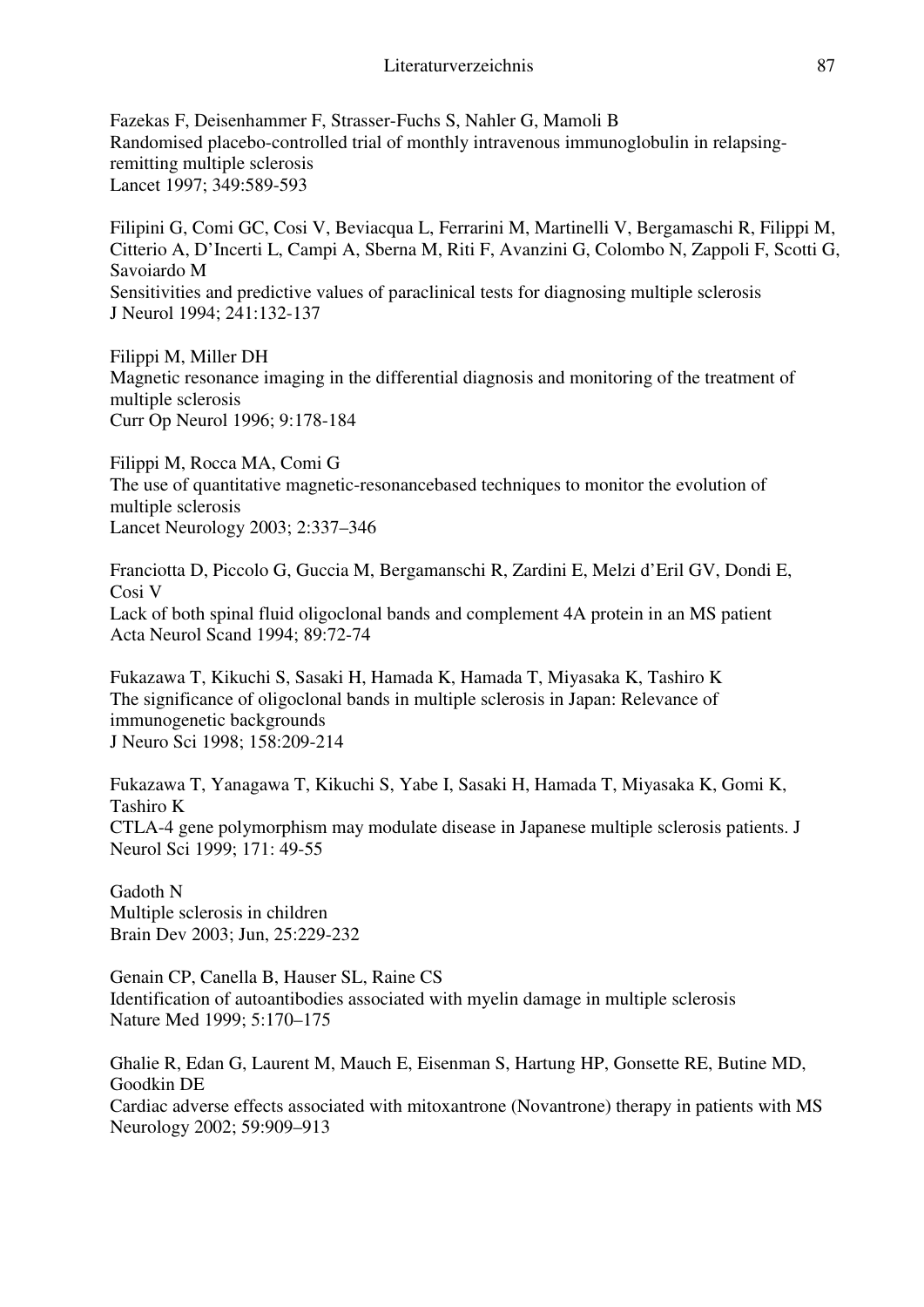Ghezzi A, Deplano V, Faroni J, Grasso MG, Liguori M, Marrosu G, Pozzilli C, Simone IL, Zaffaroni M Multiple sclerosis in childhood: clinical features of 149 cases Mult Scler 1997; Feb, 3:43-46

Ghezzi A, Martinelli V, Torri V, Zaffaroni M, Rodegher M, Comi G, Zibetti A, Canal N Long term follow-up of isolated optic neuritis: the risk of developing multiple sclerosis, its outcome, and the prognostic role of paraclinical tests J Neurol 1999; 246:770-775

Gieffers J, Pohl D, Treib J, Dittmann R, Stephan C, Klotz K, Hanefeld F, Solbach W, Haass A, Maass M Presence of Chlamydia pneumoniae DNA in the cerebral spinal fluid is a common phenomenon in a variety of neurological diseases and not restricted to multiple sclerosis Ann Neurol. 2001; 49:585-589

Giovannoni G, Bever CT Patients with clinically isolated syndromes suggestive of MS Does MRI allow earlier diagnosis? Neurology 2003; 60: 6-7

Goffette S, Schluep M, Henry H, Duprez T, Sindic CJM Detection of oligoclonal free kappa chains in the absence of oligoclonal IgG in the CSF of patients with suspected multiple sclerosis J Neurol Neurosurg Psychiatry 2004; 75:308-310

Goodin DS, Frohman EM, Garmany GP, Halper J, Likosky WH, Lublin FD, Silberberg DH, Stuart WH, van den Noort S Disease modifying therapies in multiple sclerosis, Report of the Therapeutics and Technology Assessment Subcommittee of the American Academy of Neurology and the MS Council for Clinical Practice Guidelines Neurology 2002; 58:169-178

Hafler DA Multiple sclerosis J Clin Invest 2004; 113:788-794

Hanefeld F, Bauer HJ, Christen HJ, Kruse B, Bruhn H, Frahm J Multiple sclerosis in childhood: report of 15 cases Brain Dev 1991; 13:410-416

Hanefeld F Multiple sclerosis in childhood Curr Opin Neurol Neurosurg 1992; 5:359-363

Hawkins SA, McDonnell GV Benign multiple sclerosis? Clinical course, long term follow up, and assessment of prognostic factors J Neurol Neurosurg Psychiatry 1999; 67:148-152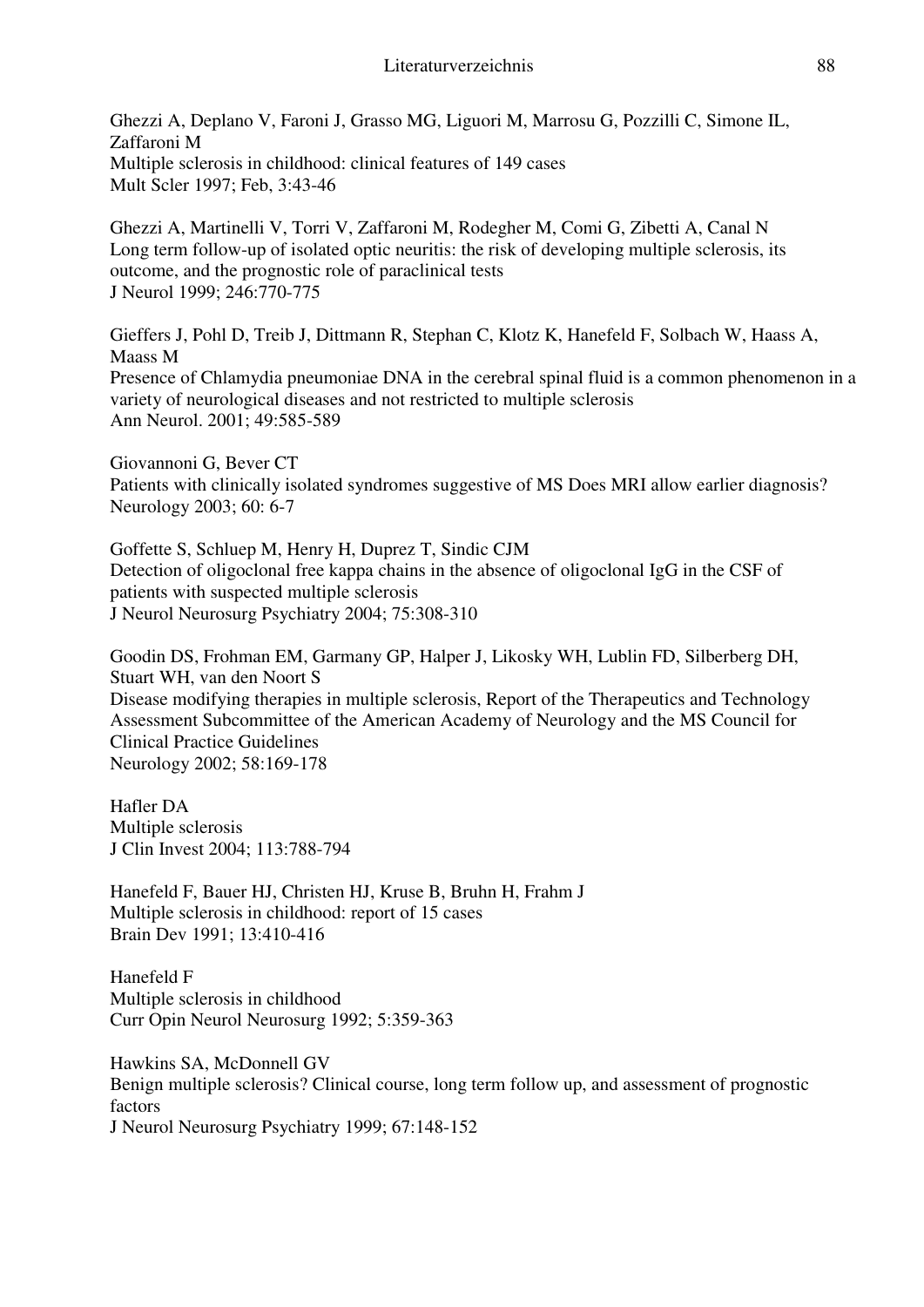Hein T, Hopfenmüller W Hochrechnung der Zahl an Multiple Sklerose erkrankten Patienten in Deutschland Nervenarzt 2000; 71:288-294

Hemmer B, Cepok S, Nessler S, Sommer N Pathogenesis of multiple sclerosis: an update on immunology Curr Opin Neurol 2002; 15:227-231

Hohlfeld R, Kerschensteiner M, Stadelmann C, Lassmann H, Wekerle H The neuroprotective effect of inflammation: implications for the therapy of multiple sclerosis J Neuroimmunol 2000; 107:161-166

Izquierdo G, Angulo S, Garcia-Moreno JM, Gamero MA, Navarro G, Gata JM, Ruiz-Pena JL, Paramo MD Intrathecal IgG synthesis: marker of progression in multiple sclerosis patients Acta Neurol Scand 2002; 105:158-163

Jacobs LD, Cookfair DL, Rudick RA, Herndon RM, Richert JR, Salazar AM, Fischer JS, Goodkin DE, Granger CV, Simon JH, Alam JJ, Bartoszak DM, Bourdette DN, Braiman J, Brownscheidle CM, Coats ME, Cohan SL, Dougherty DS, Kinkel RP, Mass MK, Munschauer FE 3rd, Priore RL, Pullicino PM, Scherokman BJ, Whitham RH Intramuscular interferon beta-1a for disease progression in relapsing multiple sclerosis. The Multiple Sclerosis Collaborative Research Group (MSCRG) Ann Neurol 1996; 39:285-294

Jongen PJH, Lamers KJB, Doesburg WH, Lemmens WAJG, Hommes OR Cerebrospinal fluid analysis differentiates between relapsing-remitting and secondary progressive multiple sclerosis J Neurol Neurosurg Psychiatry 1997;63:446–451

Kappos L, Moeri D, Radue EW, Schoetzau A, Schweikert K, Barkhof F, Miller D, Guttmann CR, Weiner HL, Gasperini C, Filippi M

Predictive value of gadolinium-enhanced magnetic resonance imaging for relapse rate and changes in disability or impairment in multiple sclerosis: a meta-analysis. Gadolinium MRI Meta-analysis **Group** 

Lancet 1999; 353:964-969

Keegan BM, Noseworthy JH Multiple sclerosis. Ann Rev Med 2002; 53:285–302

Kesselring J Multiple Sklerose Baumgartner G, Brandt T, Cohen R, Grüssner O-J, Helmchen H, Schmidt L, (Hrsg.) Kohlhammer, Stuttgart 1997

Kleine TO, Zwerenz P, Graser C, Zöfel P Approach to discriminate subgroups in multiple sclerosis with cerebrospinal fluid (CSF) basic inflammation indices and TNF-α, IL-1β, IL-6, IL-8 Brain Research Bulletin 2003; 61:327–346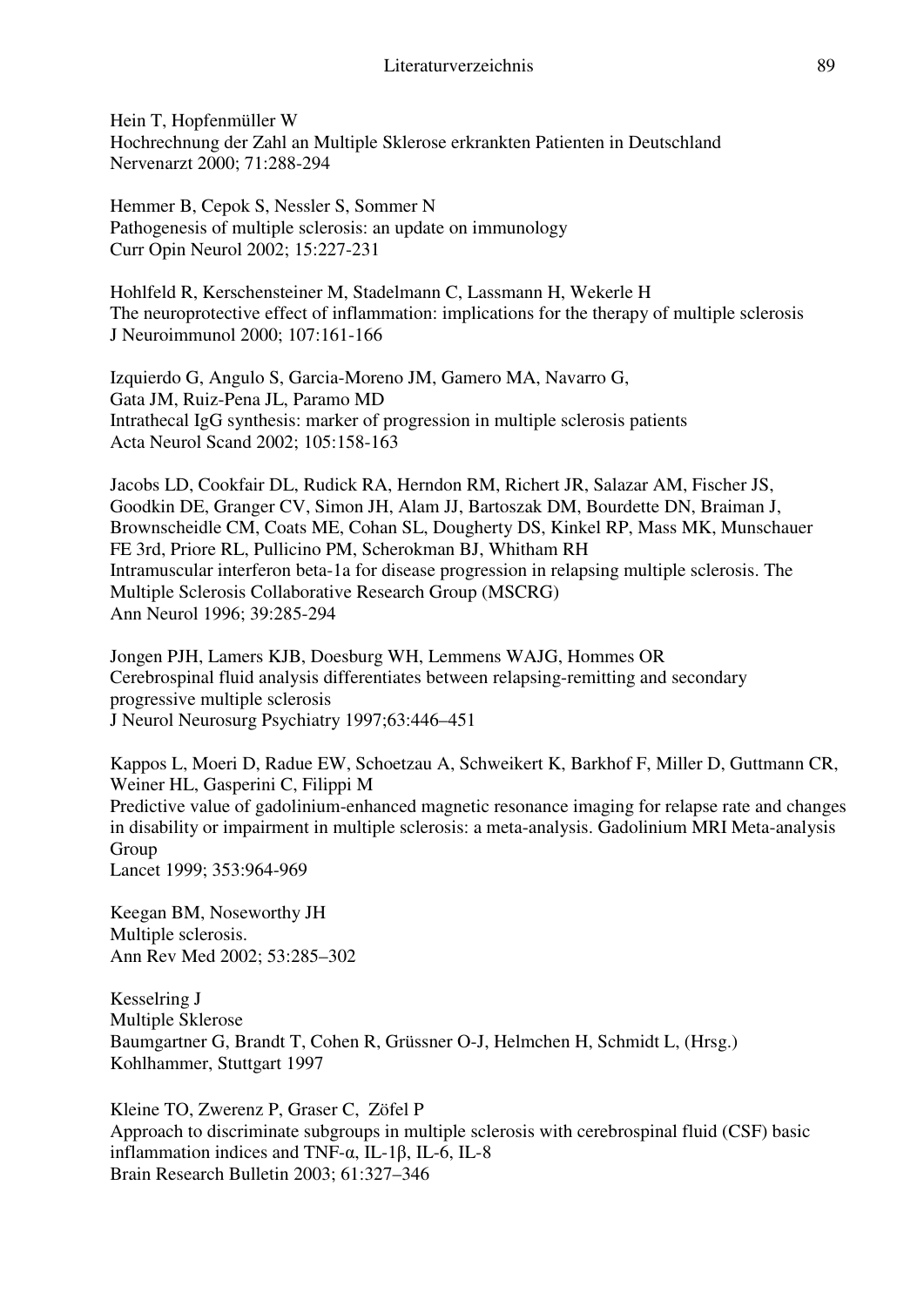Kornek B, Lassmann H Neuropathology of multiple sclerosis-new concepts Brain Research Bulletin 2003; 61:321–326

Kurtzke JF Rating neurological impairment in multiple sclerosis: an expended disability status scale (EDSS) Neurology 1983; 33:1444-1452

Lassmann H, Brück W, Lucchinetti C Heterogeneity of multiple sclerosis pathogenesis: implications for diagnosis and therapy. Trends Mol Med 2001; 7:115–21

Lassmann H, Reindl M, Rauschka H, Berger J, Aboul-Enein F, Berger T, Zurbriggen A, Lutterotti A, Brück W, Weber JR, Ullrich R, Schmidbauer M, Jellinger K, Vandevelde M. A new paraclinical CSF marker for hypoxia-like tissue damage in multiple sclerosis lesions. Brain 2003; 126:1347-1357

Lee KH, Hashimoto SA, Hooge JP, LF Kastrukoff, JJ Oger, DK Li, Paty DW Magnetic resonance imaging of the head in the diagnosis of multiple sclerosis: a prospective 2 year follow-up with comparison of clinical evaluation, evoked potentials, oligoclonal banding, and CT

Neurology 1991; 41:657-660

Link H, Tibbling G Principles of albumin and IgG analysis in neurological disorders. III. Evaluation of IgG synthesis within the central nervous system in multiple sclerosis Scand J Clin Lab Invest 1977; 37:397-401

Lolli F, Halawa I, Link H Intrathecal IgG synthesis in multiple sclerosis : comparison between isoelectric focusing and quantitative estimation of cerebrospinal fluid IgG J Neurol 1981; 224:159-169

Lublin FD, Reingold SC Defining the clinical course of multiple sclerosis: results of an international survey Neurology 1996; 46:907-911

Lucchinetti CF, Brück W, Rodriguez M, Lassmann H Distinct patterns of multiple sclerosis pathology indicates heterogeneity on pathogenesis Brain Pathol 1996; 6:259-274

Lucchinetti C, Brück W, Parisi J, Scheithauer B, Rodriguez M, Lassmann H Heterogeneity of multiple sclerosis lesions: implications for the pathogenesis of demyelination Ann Neurol 2000; 47:707-717

Lunding J, Midgard R, Vedeler CA Oligoclonal bands in cerebrospinal fluid: a comparative study of isoelectric focusing, agarose gel electrophoresis and IgG index Acta Neurol Scand 2000; 102:322-325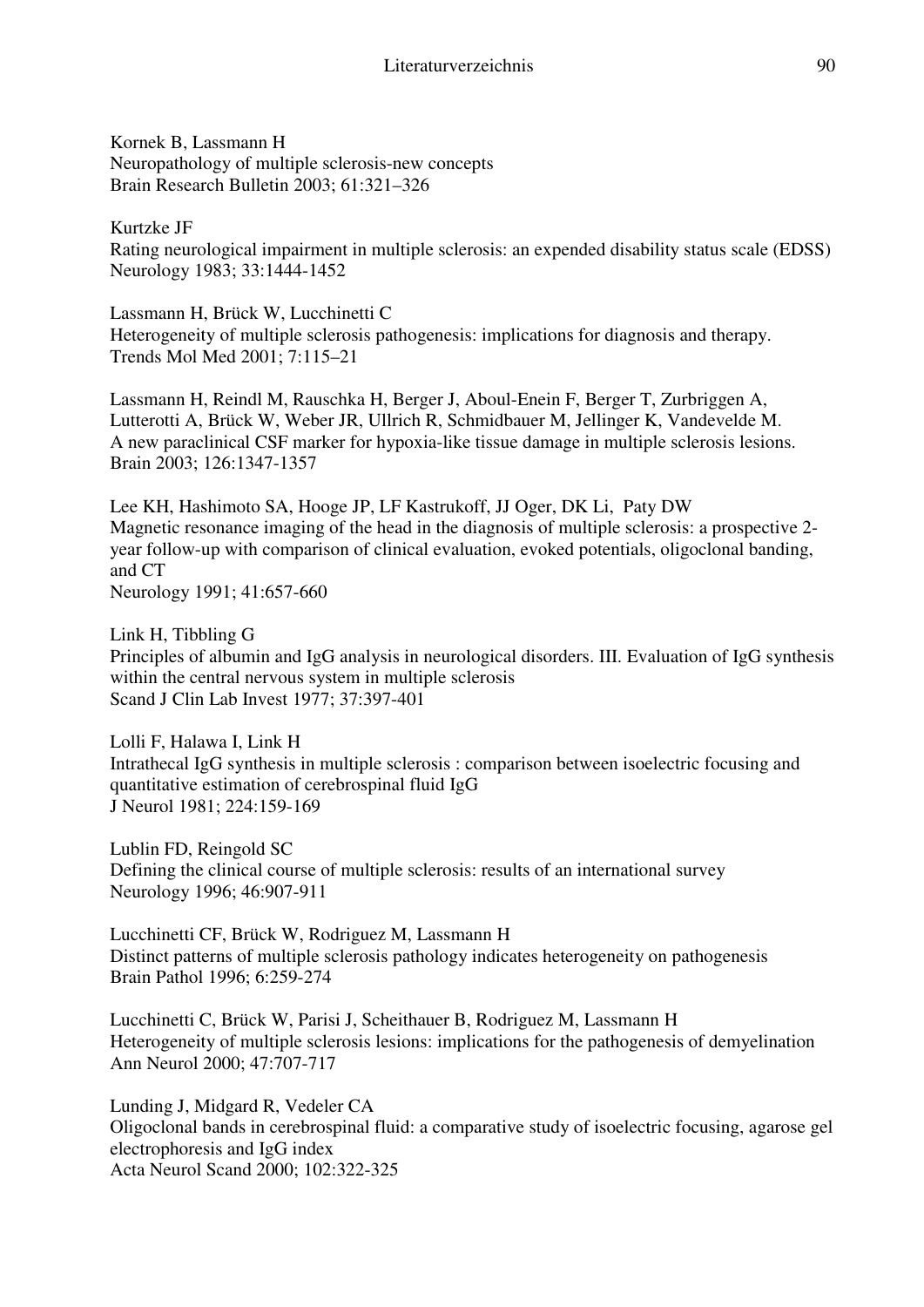Lycke JN, Karlsson JE, Andersen O, Rosengren LE Neurofilament protein in cerebrospinal fluid: a potential marker of activity in multiple sclerosis J Neurol Neurosurg Psychiatry 1998; 64:402-404

Mandler RN, Davies LE, Jeffery DR, Kornfeld M Devic's neuromyelitis optica: a clinicopathological study of 8 patients Ann Neurol 1993; 34:162-168

Martinez-Yélamos A, Saiz A, Sanchez-Valle A, Casado RV, Ramon JM, Graus F, Arbizu T 14-3-3 protein in the CSF as prognostic marker in early multiple sclerosis Neurology 2001; 57:722-724

Martinez-Yelamos Antonio, Albert Saiz, Jordi Bas, Juan Jose Hernandez, Francesc Graus, Txomin Arbizu Tau protein in cerebrospinal fluid: a possible marker of poor outcome in patients with early relapsing-remitting multiple sclerosis Neuroscience Letters 2004; 363:14–17

Mata S, Lolli F, Soderstrom M, Pinto F, and Link H Multiple sclerosis is associated with enhanced B cell responses to the ganglioside GD1a Multiple Sclerosis 1999; 5:379-388

McDonald WI, Compston A, Edan G, Goodkin D, Hartung HP, Lublin FD, McFarland HF, Paty DW, Polman CH, Reingold SC, Sandberg-Wollheim M, Sibley W, Thompson A, van den Noort S, Weinshenker BY, Wolinsky JS Recommended diagnostic criteria for multiple sclerosis: guidelines from the International Panel on the diagnosis of Multiple Sclerosis Ann Neurol 2001; 50:121–127

McLean BN, Luxton RW, Thompson EJ A study of immunoglobulin G in the cerebrospinal fluid of 1007 patients with suspected neurological disease using isoelectric focusing and the log IgG-index Brain 1990; 113:1269–1289

Mesaros S, Drulovic J, Levic Z Clinical characteristics and neurophysiological findings in patients with multiple sclerosis without oligoclonal IgG in cerebrospinal fluid Srp Arh Celok Lek 2003; 131:122-126

Miller JR The Importance of Early Diagnosis of Multiple Sclerosis J Manag Care Pharm 2004; 10(Suppl 2):4-11

Mohr DC, Hart SL, Julian L, Cox D, Pelletier D Association between stressful life events and exacerbation in multiple sclerosis: a meta-analysis BMJ 2004; 3:1-5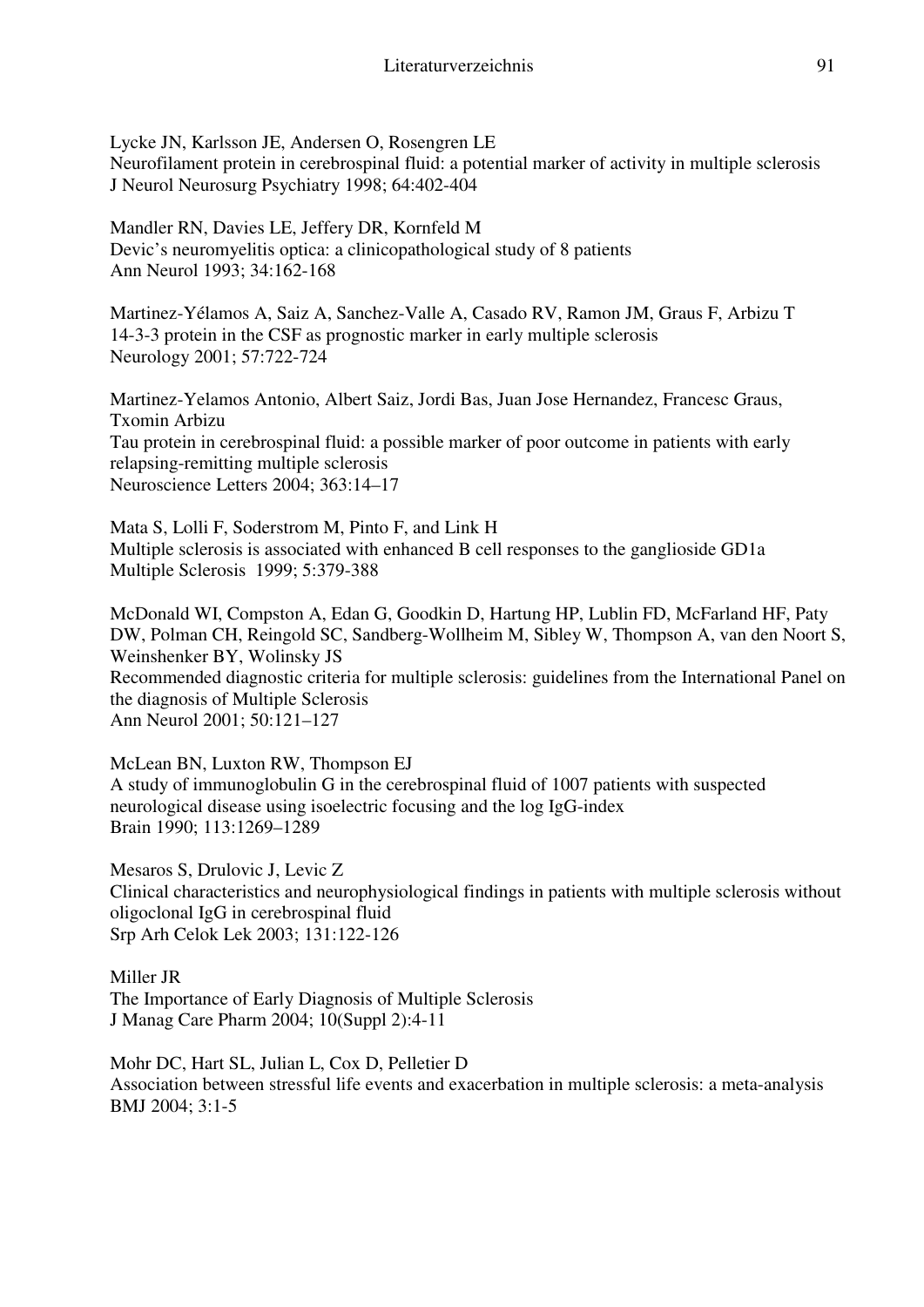Moller JR, Johnson D, Brady RO, Tourtellotte WW, Quarles RH Antibodies to myelin-associated glycoprotein (MAG) in the cerebrospinal fluid of multiple sclerosis patients J Neuroimmunol 1989; 22:55– 61

Multiple Sklerose-Therapie-Konsensus-Gruppe (MSTKG) Immunmodulatorische Stufentherapie der multiplen Sklerose Nervenarzt 2001; 72:150-157

Noseworthy JH, Lucchinetti C, Rodriguez M, Weinshenker BG Multiple sclerosis N Engl J Med 2000; 343:938-952

Olsson JE, Link H, Muller R Immunoglobulin abnormalities in multiple sclerosis. Relation to clinical parameters: disability, duration and age of onset J Neurol Sci 1976; 27:233-45

O'Riordan JI, Gallagher HL, Thompson AJ, Howard RS, Kingsley DPE, Thompson EJ, McDonald WI, Miller DH Clinical, CSF, and MRI findings in Devic's neuromyelitis optica J Neurol Neurosurg Psychiatry 1996; 60:382-387

O'Riordan JI, Thompson AJ, Kingsley DPE, MacManus DG, Kendall BE, Rudge P, McDonald WI, Miller DH The prognostic value of brain MRI in clinically isolated syndromes of the CNS: a 10-year follow-up Brain 1998; 121:495–503

Paolino E, Fainardi E, Ruppi P, Tola MR, Casetta I, Monetti VC, Granieri E, Carreras M A prosective study on the predictive value of CSF oligoclonal bands and MRI in acute isolated neurological syndromes for subsequent progression to multiple sclerosis J Neurol Neurosurg Psychiatry 1996; 60:572-575

Perini P, Calabrese M, Biasi G, Gallo P The clinical impact of interferon beta antibodies in relapsing-remitting MS J Neurol 2004; 251:305–309

Pinhas-Hamiel O, Sarova-Pinhas I, Achiron A Multiple sclerosis in childhood and adolescence: clinical features and management Paediatr Drugs 2001; 3:329-336

Pirttilä T, Nurmikko T CSF oligoclonal bands, MRI, and the diagnosis of multiple sclerosis Acta Neurol Scand 1995; 92:468-471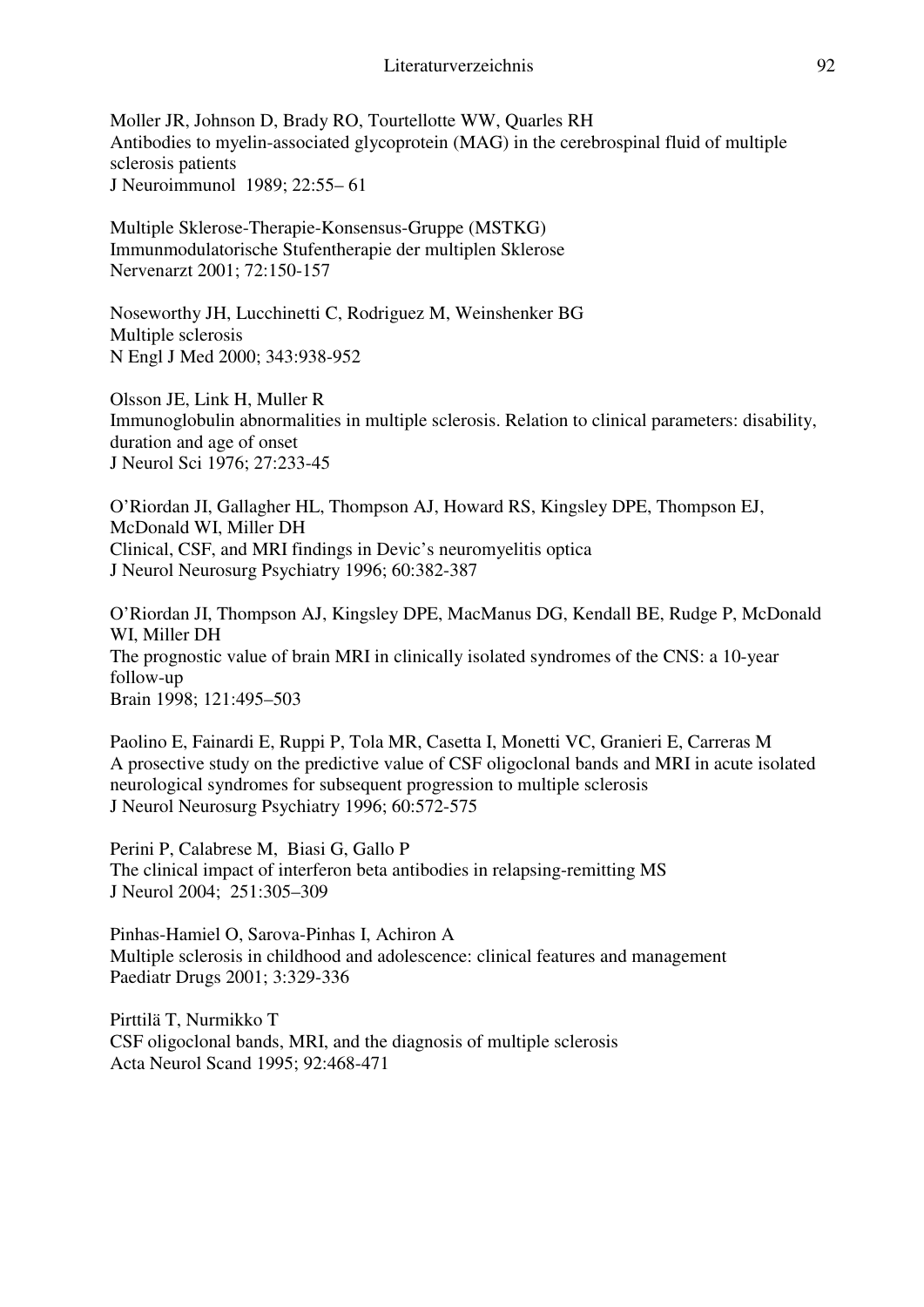Pittock SJ, Mayr WT, McClelland RL, Jorgensen NW,Weinshenker BG, Noseworthy J, and Rodriguez M, Clinical Implications of Benign Multiple Sclerosis: A 20-Year Population-Based Follow-up Study Ann Neurol 2004; 56:303–306

Poser CM, Paty DW, Scheinberg L, McDonald WI, Davis FA, Ebers GC, Johnson KP, Sibley WA, Silberberg DH, Tourtellotte WW New diagnostic criteria for multiple sclerosis: guideline for research protocols Ann Neurol 1983; 13:227-231

Poser CM, Brinar VV Diagnostic criteria for multiple sclerosis Clin Neurol Neurosurgery 2001; 103:1-11

PRISMS (Prevention of Relapses and Disability by Interferon beta-1a Subcutaneously in Multiple Sclerosis) Study Group Randomised double-blind placebo-controlled study of interferon beta-1a in relapsing/remitting multiple sclerosis Lancet 1998; 352:1498–1504

Qin Y, Duquette P, Zhang Y, Olek M, Da RR, Richardson J, Antel JP, Talbot P, Cashman NR, Tourtellotte WW, Wekerle H, Van Den Noort S Intrathecal B-cell clonal expansion, an early sign of humoral immunity, in the cerebrospinal fluid of patients with clinically isolated syndrome suggestive of multiple sclerosis Lab Invest 2003; 83:1081-1088

Ramsaransing G, Maurits N, Zwanikken C, De Keyser J Early prediction of a benign course of multiple sclerosis on clinical grounds: a systematic review Mult Scler 2001; 7:345-347

Reiber H, Felgenhauer K Protein transfer at the blood cerebrospinal fluid barrier and the quantitation of the humoral immune response within the central nervous system Clin Chim Acta 1987; 163:319-328

Reiber H Untersuchungen des Liquors zur Diagnose neurologischer Erkrankungen In: Holzgraefe M, Reiber H, Felgenhauer K (Hrsg.) Labordiagnostik von Erkrankungen des Nervensystems Erlangen, Perimed Fachbuch-Verl.-Ges.1988; S. 35-50

Reiber H, Ungefehr S, Jacobi C The intrathecal, polyspecific and oligoclonal immune response in multiple sclerosis Mult Scler 1998; 4:111-117

Riise T, Groning M, Fernandez O, Lauer K, Midgard R, Minderhoud JM, Nyland H, Palffy G, Poser S, Aarli J Early prognostic factors for disability in multiple sclerosis, a European multicenter study Acta Neurol Scand 1992; 85:212-218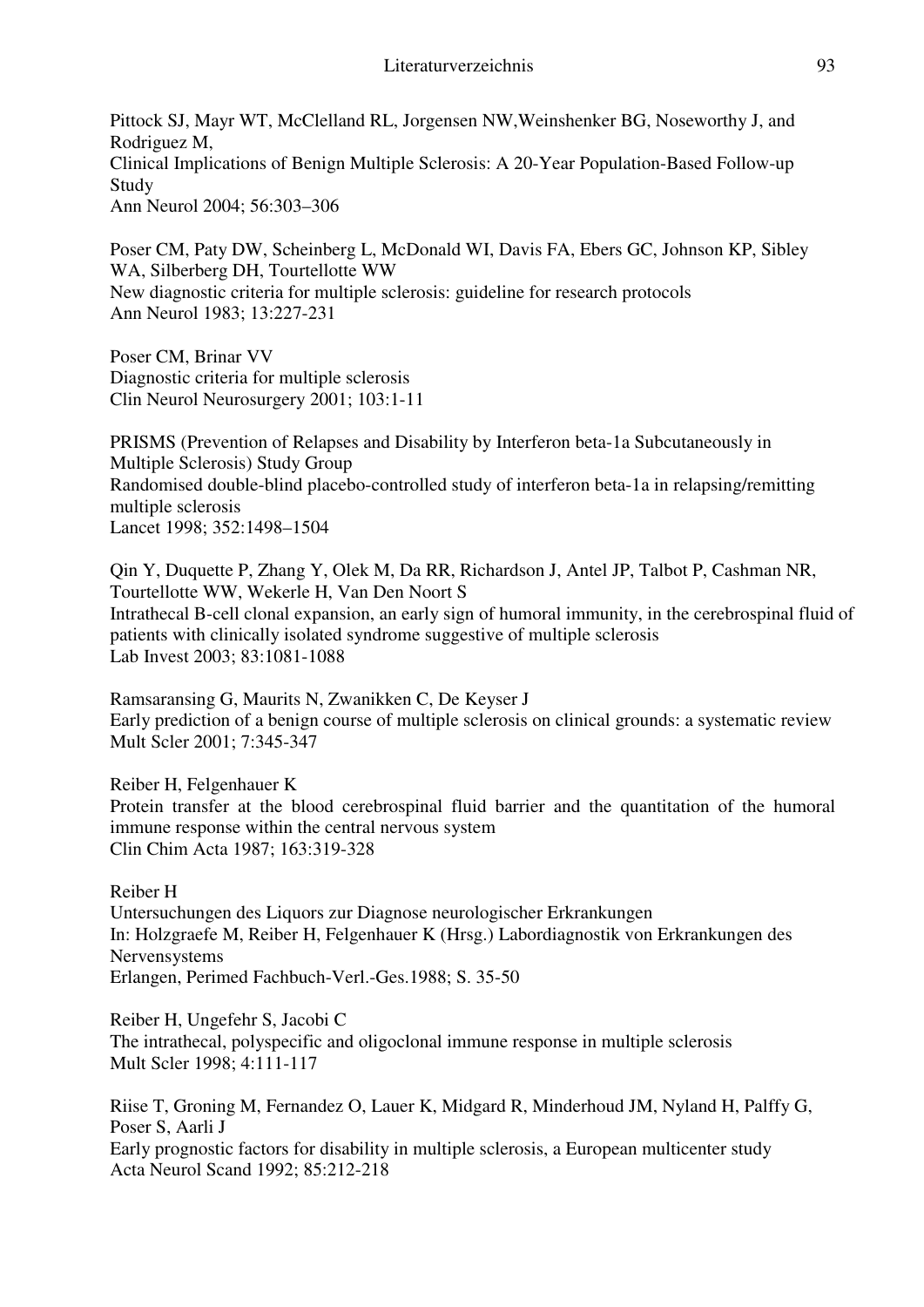Rossman H Neutralizing Antibodies to Multiple Sclerosis Treatments J Manag Care Pharm 2004; 10(suppl S-b):12-18

Rovaris M, Filippi M Magnetic resonance techniques to monitor disease evolution and treatment trial outcomes in multiple sclerosis Curr Opin Neurol 1999; 12:337–344

Runmarker B, Anderson O Prognostic factors in multiple sclerosis incidence cohort with twenty five years of follow up Brain 1993; 116:117-134

Sadatipour BT, Greer JM, Pender MP Increased circulating antiganglioside antibodies in primary and secondary progressive multiple sclerosis Ann Neurol 1998; 44:980-983

Sadovnick A, Ebers G, Dyment D, Risch N and Canadian Collaborative Study Group Evidence for genetic basis of multiple sclerosis Lancet 1996; 347:1728–1730

Sastre-Garriga J, Tintore M, Rovira A, Grive E, Pericot I, Comabella M, Thompson AJ, Montalban X Conversion to multiple sclerosis after a clinically isolated syndrome of the brainstem: cranial magnetic resonance imaging, cerebrospinal fluid and neurophysiological findings Mult Scler 2003; 9:39-43

Satoh J, Yukitake M, Kurohara K, Takashima H, Kuroda Y Detection of the 14-3-3 protein in the cerebrospinal fluid of Japanese multiple sclerosis patients presenting with severe myelitis J Neurol Sci 2003; 212:11-20

Schröder M MUSIS 2.0 - Multiple Sclerosis Information System: An easy-to-use-database to improve the care of patients with multiple sclerosis Mult Scler 1999; 5:299-301

Selcen D, Anlar B, Renda Y Multiple sclerosis in childhood: report of 16 cases Eur Neurol 1996; 36:79-84

Sellebjerg F, Christiansen M, Rasmussen LS, Jaliachvili I, Nielsen PM, Fredriksen JL The cerebrospinal fluid in multiple sclerosis. Quantitative assessment of intrathecal immunoglobulin synthesis by empirical formulae Eur J Neurol 1996; 3:548-559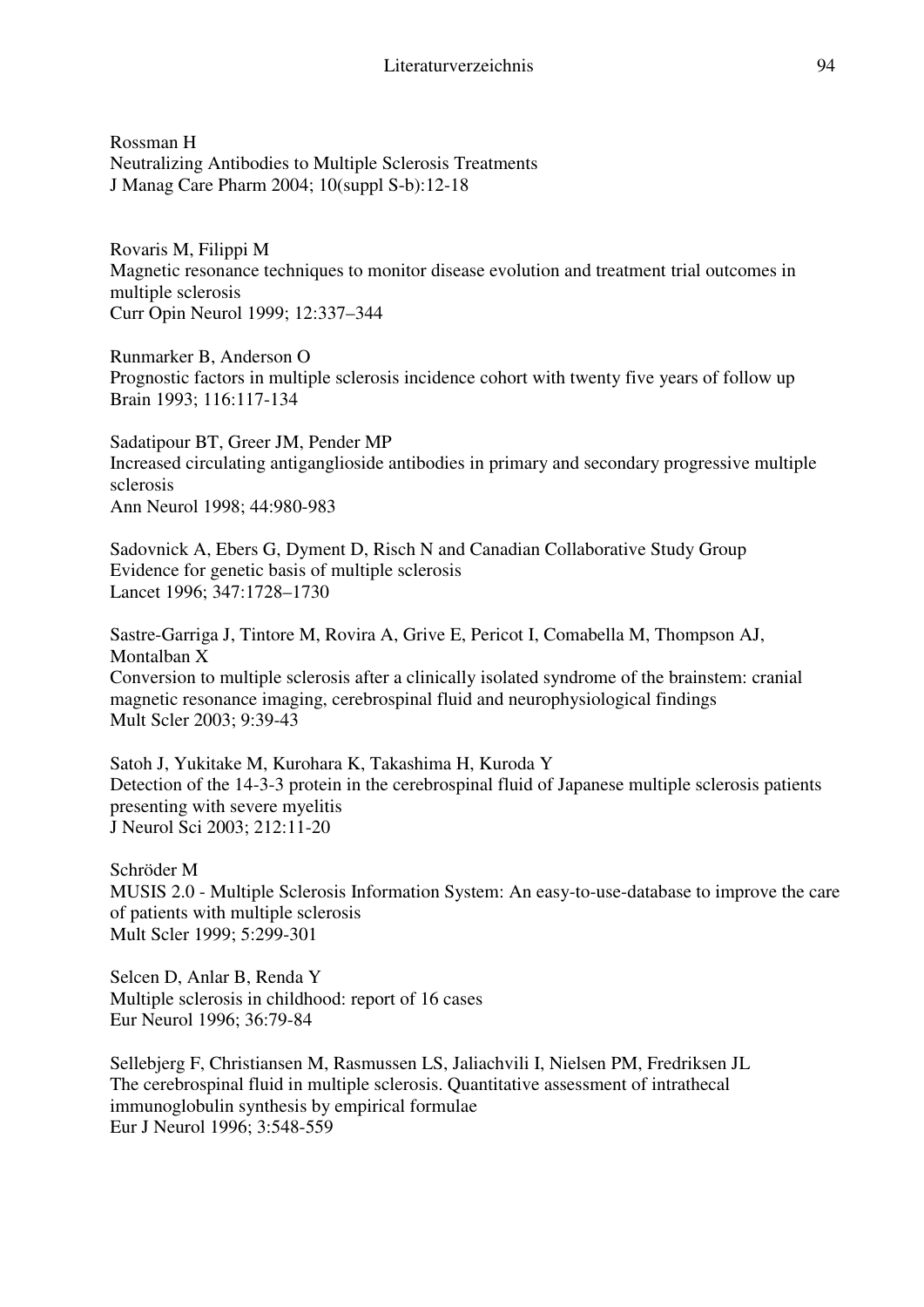Sellebjerg F, Jensen CV, Christiansen M Intrathecal IgG synthesis and autoantibody-secreting cells in multiple sclerosis J Neuroimmunol 2000; 108:207–215

Simone IL, Carrara D, Tortorella C, Liguori M, Lepore V, Pellegrini F, Bellacosa A, Ceccarelli A, Pavone I, Livrea P Course and prognosis in early-onset MS: comparison with adult-onset forms Neurology 2002; 59:1922-1928

Sindern E, Haas J, Stark E, Wurster U Early onset MS under the age of 16: clinical and paraclinical features Acta Neurol Scand 1992; 86:280-284

Söderström M, Ya-Ping J, Hillert J, Link H Optic neuritis: prognosis for multiple sclerosis from MRI, CSF, and HLA findings Neurology 1998; 50:708-714

Söderström M Multiple sclerosis: rationale for early treatment Neurol Sci 2003; 24:298–300

Sonnenberg R Klinik, Kernspintomographiebefunde und Liquorbefunde bei der Multiplen Sklerose Hannover, Med. Hochsch. Diss. 1996

Soelberg Sorensen P, Ross C, Clemensen KM, Bendzen K, Frederiksen JL, Jensen K, Kristensen O, Petersen T, Rasmussen S, Ravnborg M, Stenager E, Koch-Henriksen N and the Danish Multple Sclerosis Study Group Clinical importance of neutalising antibodies against interforon beta in patients with relapsingremitting multiple sclerosis Lancet 2003; 362:1184-1191

Stendahl-Brodin L, Link H Relation of benign course of multiple sclerosis and low-grade humoral immune response in cerebrospinal fluid J Neurol Neurosurg Psychiatry 1980; 43:102-105

Swanborg RH, Whittum-Hudson JA, Hudson AP Infectious agents and multiple sclerosis--are Chlamydia pneumoniae and human herpes virus 6 involved? J Neuroimmunol 2003; 136:1-8

Thompson AJ, Hutchinson M, Martin EA, Mansfield M, Whelan A, Feighery C Suspected and clinically definite multiple sclerosis: the relationship between CSF immunoglobulins and clinical course J Neurol Neurosurg Psychiatry 1985; 48:989-994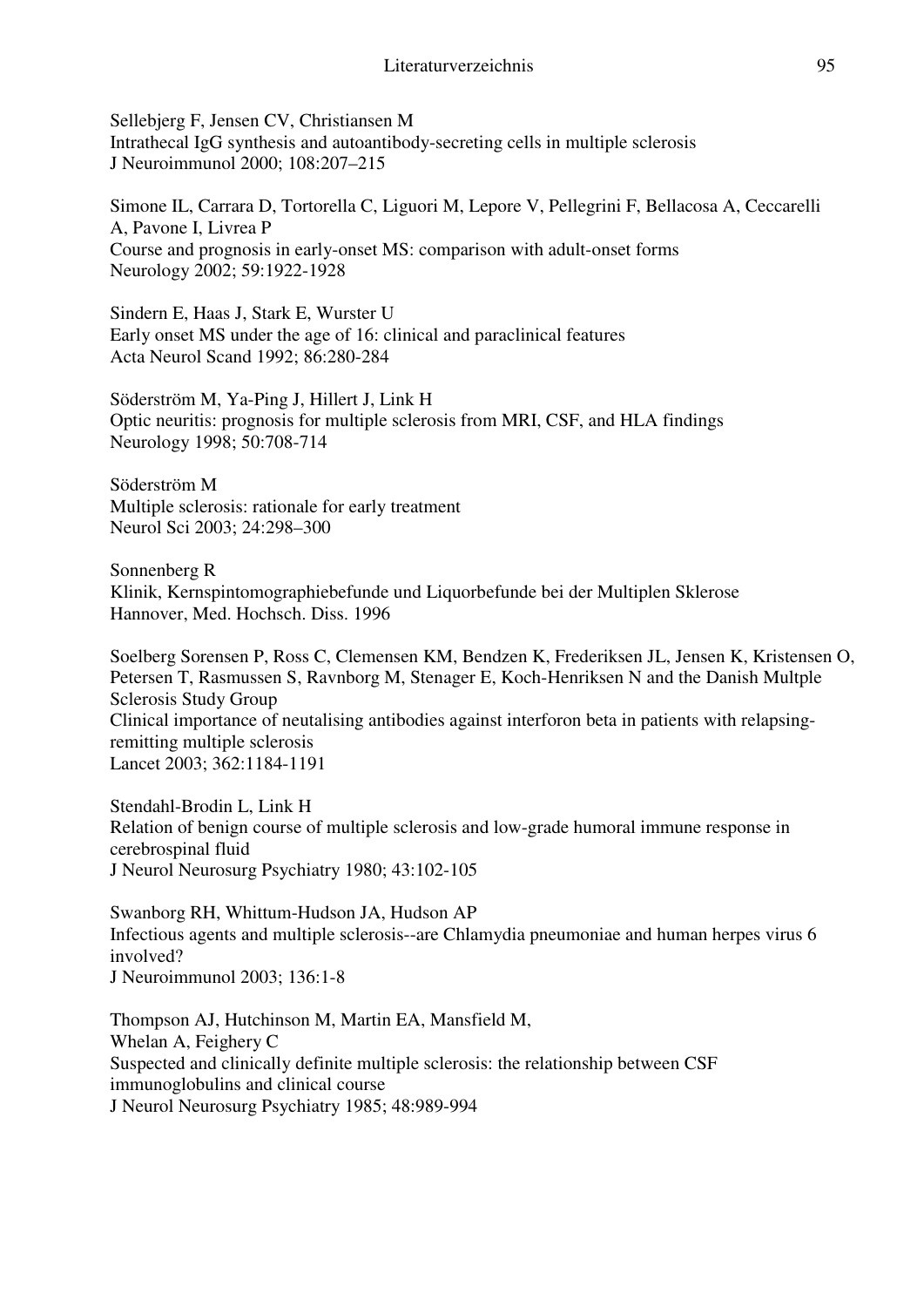Thompson AJ, Polman C, Miller D, McDonald WI, Brochet B, Filippi M, Montalban X, De Sa J Primary progressive multiple sclerosis Brain 1997; 120:1085–1096

Tintore M, Rovira A, Brieva L, et al. Isolated demyelinating syndromes: comparison of CSF oligoclonal bands and different MR imaging criteria to predict conversion to CDMS Mult Scler 2001; 76:359-363

Tsai JC, Gilden DH Chlamydia pneumoniae and multiple sclerosis: no significant association Trends Microbiol 2001; 9:152-154

Villar LM, Masjuan J, González-Porqué P, Plaza J, Sádaba MC, Roldán E, Bootello A, Alvarez-Cermeño JC Intrathecal IgM synthesis predicts the onset of new relapses and a worse disease course in multiple sclerosis Neurology 2002; 59:555-559

Villar LM, Masjuan J, González-Porqué P, Plaza J, Sádaba MC, Roldán E, Bootello A, Alvarez-Cermeño JC Intrathecal IgM Synthesis is a prognostic factor in multiple sclerosis Ann Neurol 2003; 53:222-226

Villar LM, Masjuan J, González-Porqué P, Plaza J, Bootello A, Alvarez-Cermeño JC Early differential diagnosis of multiple sclerosis using a new oligoclonal banding test Arch Neurol 2005; 62:574-577

Vukusic S, Confavreux C Prognostic factors for progression of disability in the secondary progressive phase of multiple sclerosis J Neurol Sci 2003; 206:135-137

Walderveen MAA, van Barkhof F, Hommes OR, Polman CH, Tobi H, Frequin STFM, Valk J Correlating MRI and clinical disease activity in multiple sclerosis: Relevance of hypointense lesions on short-TR/short-TE (T1 weighted) spin-echo images Neurology 1995; 45:1684-1690

Walker RWH, Thompson EJ, McDonald WI Cerebrospinal fluid in multiple sclerosis: relationship between immunoglobulins, leucocytes and clinical features J Neurol 1985; 232:250-259

Wandinger KP, Lunemann JD, Wengert O, Bellmann-Strobl J, Aktas O, Weber A, Grundstrom E, Ehrlich S, Wernecke KD, Volk HD, Zipp F TNF-related apoptosis inducing ligand (TRAIL) as a potential response marker for interferonbeta treatment in multiple sclerosis Lancet 2003; 361:2036-2043